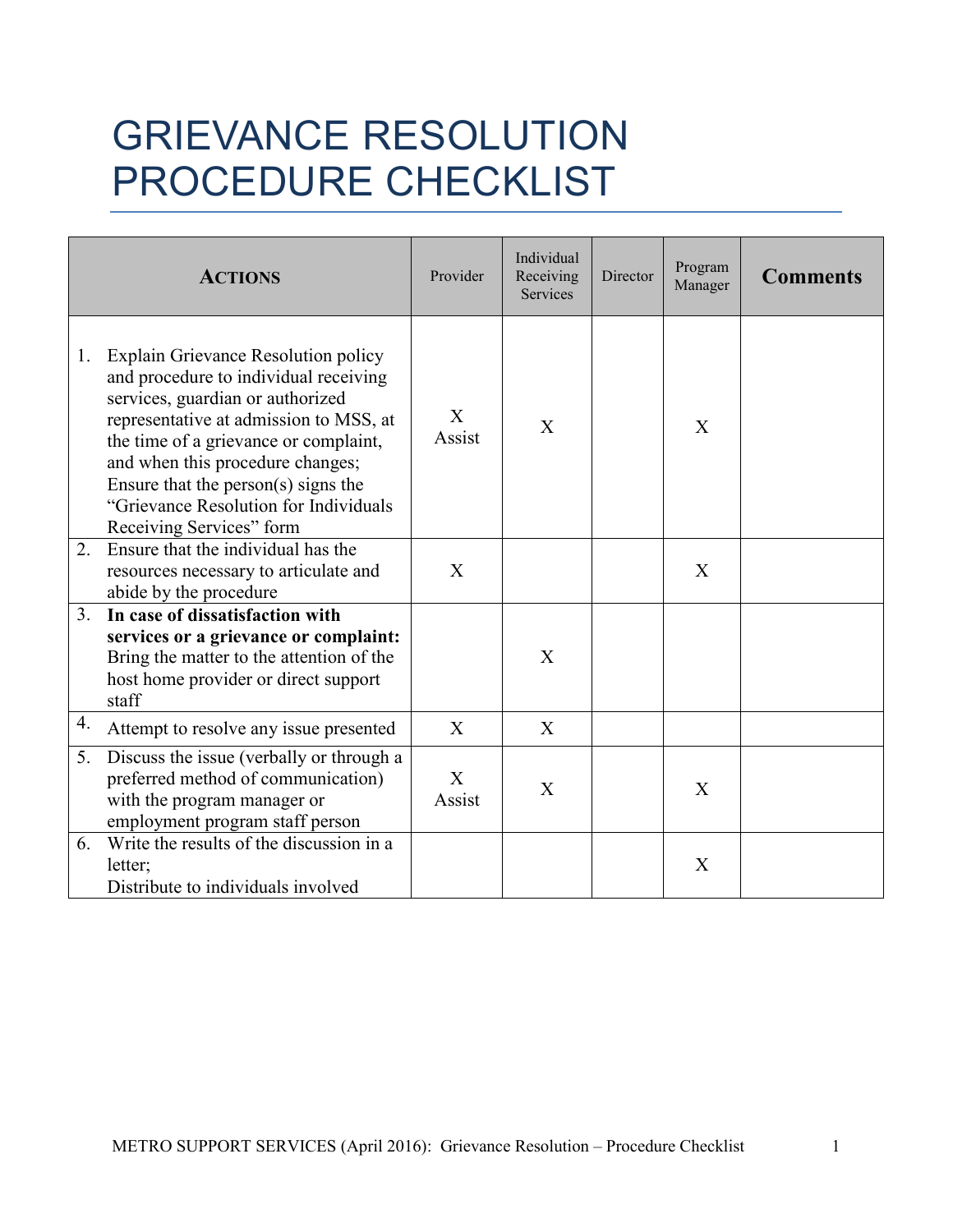|    | <b>ACTIONS</b>                                                                                                                                                                                                                                                                                                                                                                                                                                                                          | Provider    | Individual<br>Receiving<br>Services | Director | Program<br>Manager | <b>Comments</b> |
|----|-----------------------------------------------------------------------------------------------------------------------------------------------------------------------------------------------------------------------------------------------------------------------------------------------------------------------------------------------------------------------------------------------------------------------------------------------------------------------------------------|-------------|-------------------------------------|----------|--------------------|-----------------|
| 7. | If the issue is not resolved:<br>Submit a written complaint to the<br>Director of the involved department<br>(Residential or Employment Services)<br>including the following:<br>A. Name, address and phone<br>number of the person<br>making the complaint;<br>B. Complete explanation of<br>the complaint and desired<br>outcome;<br>C. Date submitted to the<br>Department Director;<br>D. Individual's signature<br>(anonymous complaints<br>will not be addressed by<br>MSS staff) | X<br>Assist | X                                   |          | X<br>Assist        |                 |
| 8. | Schedule a meeting, with the<br>individual making the complaint and<br>any other involved staff or service<br>provider, within five (5) working days<br>of receipt of the complaint                                                                                                                                                                                                                                                                                                     |             |                                     | X        |                    |                 |
| 9. | Drop the complaint unless there are<br>extenuating circumstances to warrant<br>an extension, if the individual can not<br>be reached with good faith efforts, or                                                                                                                                                                                                                                                                                                                        |             |                                     | X        |                    |                 |
|    | 10. Waive the meeting only with the<br>mutual consent of both the individual<br>making the complaint and the Director                                                                                                                                                                                                                                                                                                                                                                   |             | Χ                                   |          |                    | Χ               |
|    | 11. Respond in writing, outlining the<br>relevant issues and the outcome within<br>five (5) working days of the meeting<br>with the individual;<br>Notify the individual if more time is<br>needed                                                                                                                                                                                                                                                                                      |             |                                     | X        |                    |                 |
|    | 12. If after discussing the facts with the<br>Director, the individual continues to<br>be dissatisfied:<br>Assist the individual in requesting a<br>meeting with the Director or Designee                                                                                                                                                                                                                                                                                               |             | X                                   |          |                    |                 |